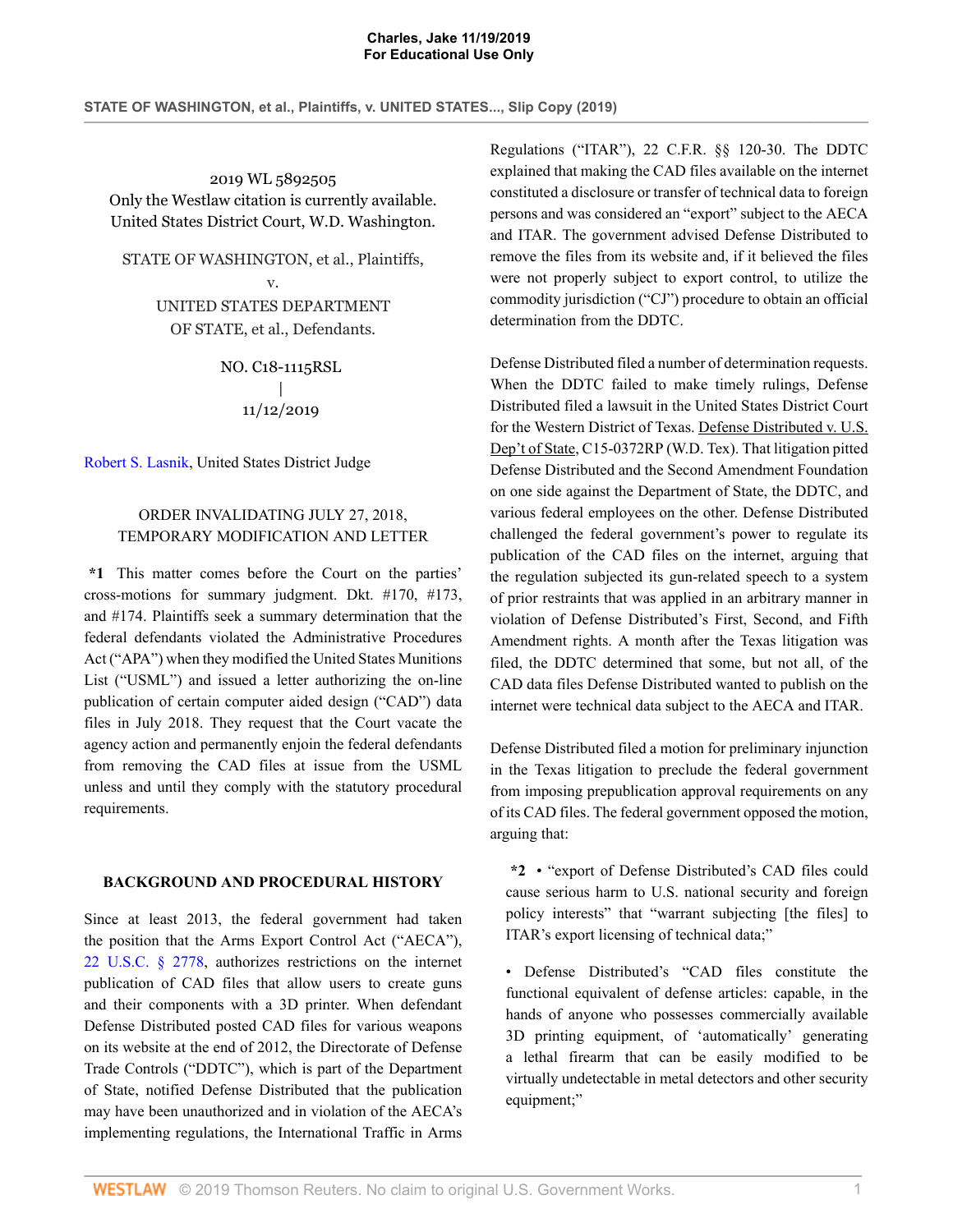• "The State Department is particularly concerned that [Defense Distributed's] proposed export of undetectable firearms technology could be used in an assassination, for the manufacture of spare parts by embargoed nations, terrorist groups, or guerrilla groups, or to compromise aviation security overseas in a manner specifically directed at U.S. persons;" and

• both the government and the public "have a strong interest in curbing violent regional conflicts elsewhere in the world, especially when such conflict implicates the security of the United States and the world as a whole."

Id., Dkt. #32 at 19-20 (W.D. Tex.) (internal quotation marks and citations omitted). The then-Director of the Office of Defense Trade Controls Management, Lisa V. Aguirre, concluded that the unrestricted export of Defense Distributed's CAD files would result in the production of plastic firearms that are fully operable and virtually undetectable by conventional security measures, that their use to commit terrorism, piracy, assassinations, or other serious crimes would cause serious and long-lasting harm to the foreign policy and national security interests of the United States, that efforts to restrict the availability of these articles to enemies of the United States would fail, that the proliferation of weapons and related technologies would contribute to a more dangerous international environment, and that the export would undercut the domestic laws of nations that have more restrictive firearm controls and the United States' foreign relations with those nations would suffer. Id., Dkt. #32-1 at ¶ 35.

The Honorable Robert L. Pitman denied Defense Distributed's motion for preliminary injunction, noting that Defense Distributed's avowed purpose is to facilitate "*global* access to, and the collaborative production of, information and knowledge related to the three-dimensional ('3D') printing of arms," and that such activities "undoubtedly increase[ ] the possibility of outbreak or escalation of conflict" and are of the type Congress authorized the President to regulate through the AECA. Id., Dkt. #43 at 8-9 (emphasis in original). The Fifth Circuit affirmed, finding that "the State Department's stated interest in preventing foreign nationals -including all manner of enemies of this country from obtaining technical data on how to produce weapons and weapons parts" constitutes "a very strong public interest in

national defense and national security." [Defense Distributed](http://www.westlaw.com/Link/Document/FullText?findType=Y&serNum=2039869179&pubNum=0000506&originatingDoc=I0fdb70a005f411eab410ab1c3b910894&refType=RP&fi=co_pp_sp_506_458&originationContext=document&vr=3.0&rs=cblt1.0&transitionType=DocumentItem&contextData=(sc.AlertsClip)#co_pp_sp_506_458) [v. U.S. Dep't of State, 838 F.3d 451, 458 \(5th Cir. 2016\)](http://www.westlaw.com/Link/Document/FullText?findType=Y&serNum=2039869179&pubNum=0000506&originatingDoc=I0fdb70a005f411eab410ab1c3b910894&refType=RP&fi=co_pp_sp_506_458&originationContext=document&vr=3.0&rs=cblt1.0&transitionType=DocumentItem&contextData=(sc.AlertsClip)#co_pp_sp_506_458).

In April 2018, the federal government moved to dismiss Defense Distributed's claims in the Texas litigation, reiterating that what was at stake was "the United States' ability to control the export of weapons - a system of laws and regulations that seeks to ensure that articles useful for warfare or terrorism are not shipped from the United States to other countries (or otherwise provided to foreigners) without authorization, where, beyond the reach of U.S. law, they could be used to threaten U.S. national security, U.S. foreign policy interests, or international peace and stability." C15-0372RP, Dkt. #92 at 1 (W.D. Tex). Later that month, the parties reached a tentative settlement agreement. Pursuant to the settlement, which was not signed until July 29, 2018, the Department of State changed course, abandoning its prior regulatory and litigation positions and allowing the private defendants, Defense Distributed, the Second Amendment Foundation, and Conn Williamson, to publish on the internet CAD files for the automated production of 3D-printed weapons. The federal government specifically agreed, among other things, to publish a notice of proposed rulemaking and final rule revising the United States Munitions List ("USML") that would allow the distribution of the CAD files, to announce a temporary modification of the USML to allow immediate distribution while the final rule was in development, and to issue a letter to Defense Distributed and other defendants advising that the CAD files are approved for public release and unlimited distribution. The federal defendants also acknowledged and agreed that the temporary modification and letter "permits any United States person...to access, discuss, use, reproduce, or otherwise benefit from" the CAD files. The announcement of the temporary modification and the issuance of the letter were to occur on or before July 27, 2018. No findings of fact or other statements are provided in the settlement agreement that address, much less invalidate, the federal government's prior analysis regarding the likely impacts of publication on national security or world peace or that otherwise explain the federal government's change of position.

**\*3** On May 24, 2018, the Department of State published a notice of proposed rulemaking ("NPRM") that implicated the technical data at issue in the litigation. The NPRM proposed an amendment to the ITAR to, *inter alia*, remove certain Category I items (primarily small caliber weapons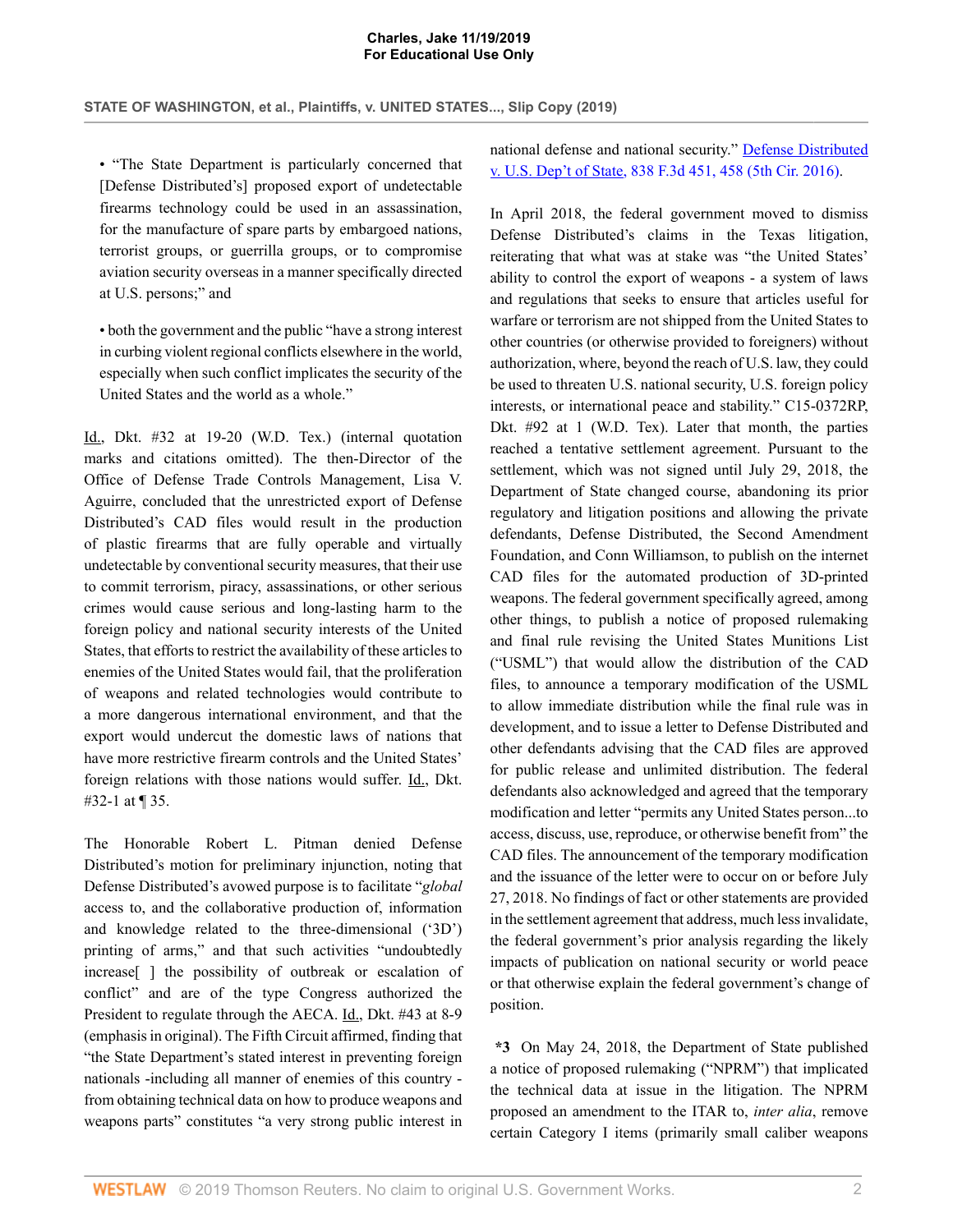and their related technical data) from the USML, thereby lifting the requirement to obtain a license for their export. [83 Fed. Reg. 24,198 \(May 24, 2018\).](http://www.westlaw.com/Link/Document/FullText?findType=l&pubNum=0001037&cite=UUID(I574323105F2011E8945B95D18DE10AB4)&originatingDoc=I0fdb70a005f411eab410ab1c3b910894&refType=CP&fi=co_pp_sp_1037_24198&originationContext=document&vr=3.0&rs=cblt1.0&transitionType=DocumentItem&contextData=(sc.AlertsClip)#co_pp_sp_1037_24198) Although the NPRM did not explicitly mention 3D-printed firearms or their related technical data, approximately 12% of the comments received in response to the NPRM did, and all of them opposed lifting the license requirement. The public comment period end on July 9, 2018. The settlement agreement was made public the following day. The temporary modification was published and the letter to the private defendants was issued on July 27, 2018. The temporary modification contains an assertion that the DDTC "has determined that it is in the interest of the security and foreign policy of the United States" to immediately modify Category I of the USML to exclude the technical data at issue in the Texas litigation. Dkt. #171-2 at 2. The public comments opposing exclusion were not considered by the agency when it issued the temporary modification and letter. Dkt. #179-2 at ¶ 7.

<span id="page-2-0"></span>Three days after the temporary modification was published, eight states and the District of Columbia filed this lawsuit, alleging that the federal defendants' conduct was *ultra vires* and in violation of the APA and the Tenth Amendment to the United States Constitution.<sup>[1](#page-9-0)</sup> In response to plaintiffs' motion for preliminary injunctive relief, the federal defendants justified the deregulation of the CAD files (along with the delisting of other items within Category I of the USML) by pointing to a Department of Defense determination that the items "do not provide the United States with a critical military or intelligence advantage" and "are already commonly available and not inherently for military end-use." Dkt. #64-1 at 10. After an expedited hearing, the Court found that plaintiffs had shown a likelihood of success on the merits of their APA claim insofar as the temporary modification resulted in the removal of one or more items from the USML, that plaintiffs had shown a likelihood of irreparable injury if an injunction did not issue because Defense Distributed had announced its intent to make the CAD files downloadable from its website on August 1, [2](#page-9-1)018,  $2$  and that the balance of hardships and the public interest tipped sharply in plaintiffs' favor. The federal defendants were enjoined from implementing or enforcing the temporary modification of the USML and/or the July 27th letter and were required to preserve the status quo *ex ante* as if the modification had not occurred and the letter had not been issued. Dkt. #23 and #95.

<span id="page-2-2"></span>In the context of the States' challenge to the issuance of the temporary modification and letter, the federal defendants produced and supplemented the administrative record on which the decision to issue the temporary modification and letter was based.<sup>[3](#page-9-2)</sup> Plaintiffs now seek an order invalidating the temporary modification and letter under the APA and permanently enjoining the federal defendants from removing the computer files at issue from the USML unless and until they comply with the governing procedural requirements. The federal and private defendants oppose plaintiffs' motion and request judgment in their favor.

## **DISCUSSION**

## **A. Jurisdiction**

Both the federal and private defendants challenge the Court's jurisdiction over this matter. The federal defendants argue that the States cannot meet prudential standing requirements. The private defendants argue that the issuance of the temporary modification and letter are "committed to agency discretion by law" and not subject to judicial review under [5 U.S.C. §](http://www.westlaw.com/Link/Document/FullText?findType=L&pubNum=1000546&cite=5USCAS701&originatingDoc=I0fdb70a005f411eab410ab1c3b910894&refType=RB&originationContext=document&vr=3.0&rs=cblt1.0&transitionType=DocumentItem&contextData=(sc.AlertsClip)#co_pp_d86d0000be040)  $701(a)(2)$  and 22 U.S.C. § 2278(h), that listing on the USML is a political question over which the Court lacks subject matter jurisdiction, and that the claims are barred by the Tucker Act. [4](#page-9-3)

### <span id="page-2-3"></span>**1. Zone of Interests**

<span id="page-2-1"></span>**\*4** The question of standing involves both constitutional limitations imposed by Article III of the U.S. Constitution and prudential limitations imposed by the judiciary to limit the exercise of federal jurisdiction. See [Warth v. Seldin, 422](http://www.westlaw.com/Link/Document/FullText?findType=Y&serNum=1975129820&pubNum=0000780&originatingDoc=I0fdb70a005f411eab410ab1c3b910894&refType=RP&fi=co_pp_sp_780_498&originationContext=document&vr=3.0&rs=cblt1.0&transitionType=DocumentItem&contextData=(sc.AlertsClip)#co_pp_sp_780_498) [U.S. 490, 498 \(1975\);](http://www.westlaw.com/Link/Document/FullText?findType=Y&serNum=1975129820&pubNum=0000780&originatingDoc=I0fdb70a005f411eab410ab1c3b910894&refType=RP&fi=co_pp_sp_780_498&originationContext=document&vr=3.0&rs=cblt1.0&transitionType=DocumentItem&contextData=(sc.AlertsClip)#co_pp_sp_780_498) [Allen v. Wright, 468 U.S. 737, 751](http://www.westlaw.com/Link/Document/FullText?findType=Y&serNum=1984132352&pubNum=0000780&originatingDoc=I0fdb70a005f411eab410ab1c3b910894&refType=RP&fi=co_pp_sp_780_751&originationContext=document&vr=3.0&rs=cblt1.0&transitionType=DocumentItem&contextData=(sc.AlertsClip)#co_pp_sp_780_751) [\(1984\).](http://www.westlaw.com/Link/Document/FullText?findType=Y&serNum=1984132352&pubNum=0000780&originatingDoc=I0fdb70a005f411eab410ab1c3b910894&refType=RP&fi=co_pp_sp_780_751&originationContext=document&vr=3.0&rs=cblt1.0&transitionType=DocumentItem&contextData=(sc.AlertsClip)#co_pp_sp_780_751) To present a justiciable case or controversy under Article III, plaintiffs must demonstrate an "injury in fact" that is "fairly traceable" to the actions of the defendants and that will likely be redressed by a favorable decision. See [Lujan v. Defenders of Wildlife, 504 U.S. 555, 560 \(1992\)](http://www.westlaw.com/Link/Document/FullText?findType=Y&serNum=1992106162&pubNum=0000780&originatingDoc=I0fdb70a005f411eab410ab1c3b910894&refType=RP&fi=co_pp_sp_780_560&originationContext=document&vr=3.0&rs=cblt1.0&transitionType=DocumentItem&contextData=(sc.AlertsClip)#co_pp_sp_780_560). The prudential limitations are "founded in concern about the proper - and properly limited - role of the courts in a democratic society." [Warth, 422 U.S. at 498](http://www.westlaw.com/Link/Document/FullText?findType=Y&serNum=1975129820&pubNum=0000780&originatingDoc=I0fdb70a005f411eab410ab1c3b910894&refType=RP&fi=co_pp_sp_780_498&originationContext=document&vr=3.0&rs=cblt1.0&transitionType=DocumentItem&contextData=(sc.AlertsClip)#co_pp_sp_780_498). The prudential requirement at issue here is that a plaintiff's grievance must arguably fall within the zone of interests protected or regulated by the statutory provision on which the claim is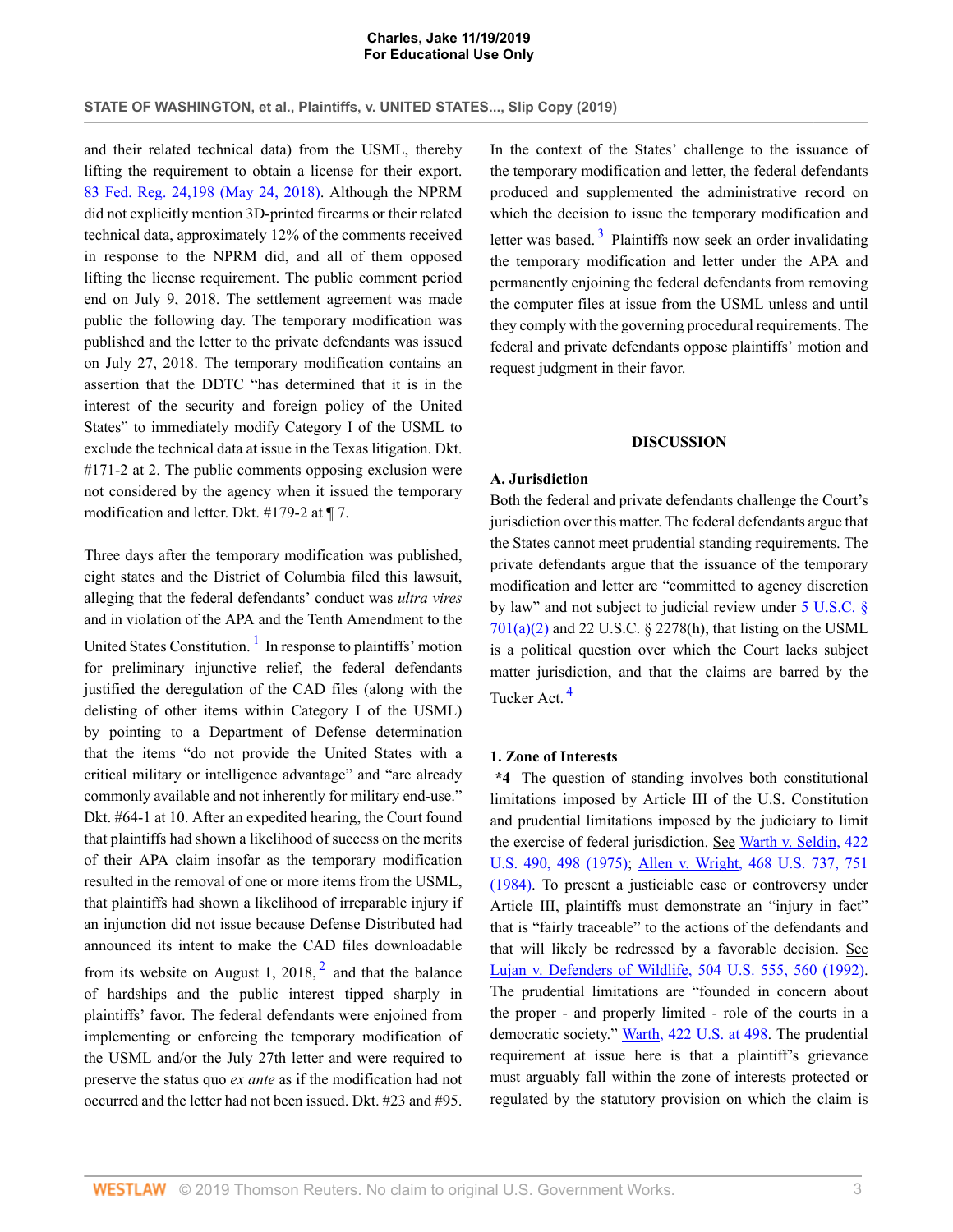**STATE OF WASHINGTON, et al., Plaintiffs, v. UNITED STATES..., Slip Copy (2019)**

## based. See [Ass'n of Data Processing Serv. Orgs., Inc. v.](http://www.westlaw.com/Link/Document/FullText?findType=Y&serNum=1970134189&pubNum=0000780&originatingDoc=I0fdb70a005f411eab410ab1c3b910894&refType=RP&fi=co_pp_sp_780_153&originationContext=document&vr=3.0&rs=cblt1.0&transitionType=DocumentItem&contextData=(sc.AlertsClip)#co_pp_sp_780_153) [Camp, 397 U.S. 150, 153 \(1970\).](http://www.westlaw.com/Link/Document/FullText?findType=Y&serNum=1970134189&pubNum=0000780&originatingDoc=I0fdb70a005f411eab410ab1c3b910894&refType=RP&fi=co_pp_sp_780_153&originationContext=document&vr=3.0&rs=cblt1.0&transitionType=DocumentItem&contextData=(sc.AlertsClip)#co_pp_sp_780_153)

The zone-of-interests test is a standing requirement of general applicability, but "the zone of interests of a statute for purposes of obtaining judicial review of administrative action under the generous review provisions of the APA" is fairly expansive. [Bennett v. Spear, 520 U.S. 154, 163](http://www.westlaw.com/Link/Document/FullText?findType=Y&serNum=1997071742&pubNum=0000780&originatingDoc=I0fdb70a005f411eab410ab1c3b910894&refType=RP&fi=co_pp_sp_780_163&originationContext=document&vr=3.0&rs=cblt1.0&transitionType=DocumentItem&contextData=(sc.AlertsClip)#co_pp_sp_780_163) [\(1997\)](http://www.westlaw.com/Link/Document/FullText?findType=Y&serNum=1997071742&pubNum=0000780&originatingDoc=I0fdb70a005f411eab410ab1c3b910894&refType=RP&fi=co_pp_sp_780_163&originationContext=document&vr=3.0&rs=cblt1.0&transitionType=DocumentItem&contextData=(sc.AlertsClip)#co_pp_sp_780_163) (internal quotation marks and citations omitted). The test "is not meant to be especially demanding" in the APA context, and the Supreme Court applies "the test in keeping with Congress's evident intent when enacting the APA to make agency action presumptively reviewable." [Match-E-Be-Nash-She-Wish Band of Pottawatomi Indians](http://www.westlaw.com/Link/Document/FullText?findType=Y&serNum=2027916285&pubNum=0000780&originatingDoc=I0fdb70a005f411eab410ab1c3b910894&refType=RP&fi=co_pp_sp_780_225&originationContext=document&vr=3.0&rs=cblt1.0&transitionType=DocumentItem&contextData=(sc.AlertsClip)#co_pp_sp_780_225) [v. Patchak, 567 U.S. 209, 225 \(2012\)](http://www.westlaw.com/Link/Document/FullText?findType=Y&serNum=2027916285&pubNum=0000780&originatingDoc=I0fdb70a005f411eab410ab1c3b910894&refType=RP&fi=co_pp_sp_780_225&originationContext=document&vr=3.0&rs=cblt1.0&transitionType=DocumentItem&contextData=(sc.AlertsClip)#co_pp_sp_780_225) (internal quotation marks and citations omitted). Plaintiffs need not establish a congressional purpose to benefit them through passage of the underlying statute, they need simply have interests that relate to and are not inconsistent with the purposes implicit in the statute. Id. The Supreme Court has "always conspicuously included the word 'arguably' in the test to indicate that the benefit of any doubt goes to the plaintiff." Id.

The AECA "was intended to authorize the President to control the import and export of defense articles and defense services in 'furtherance of world peace and the security and foreign policy of the United States." [U.S. v. Chi Mak, 683 F.3d 1126,](http://www.westlaw.com/Link/Document/FullText?findType=Y&serNum=2027956137&pubNum=0000506&originatingDoc=I0fdb70a005f411eab410ab1c3b910894&refType=RP&fi=co_pp_sp_506_1134&originationContext=document&vr=3.0&rs=cblt1.0&transitionType=DocumentItem&contextData=(sc.AlertsClip)#co_pp_sp_506_1134) [1134 \(9th Cir. 2012\)](http://www.westlaw.com/Link/Document/FullText?findType=Y&serNum=2027956137&pubNum=0000506&originatingDoc=I0fdb70a005f411eab410ab1c3b910894&refType=RP&fi=co_pp_sp_506_1134&originationContext=document&vr=3.0&rs=cblt1.0&transitionType=DocumentItem&contextData=(sc.AlertsClip)#co_pp_sp_506_1134) (quoting [22 U.S.C. § 2778\(a\)\(1\)\)](http://www.westlaw.com/Link/Document/FullText?findType=L&pubNum=1000546&cite=22USCAS2778&originatingDoc=I0fdb70a005f411eab410ab1c3b910894&refType=RB&originationContext=document&vr=3.0&rs=cblt1.0&transitionType=DocumentItem&contextData=(sc.AlertsClip)#co_pp_7b9b000044381). In keeping with the goals of the statute, the federal government has, in the past, justified subjecting the CAD files at issue to ITAR's export licensing scheme based on their characteristics and functionality, which make them especially dangerous to U.S. national security and foreign policy interests. The agency properly focused its analysis on the factors specified in the AECA and deemed it important to keep plastic, undetectable firearms out of foreign hands where they were not subject to U.S. laws and controls. The agency's focus on exports, national security, and world peace does not, however, mean that the States' domestic interests are unrelated or marginally related to the AECA's purposes. The State Department found that the firearms generated by the subject CAD files "can be easily modified to be virtually undetectable in metal detectors and other security equipment," could be used in assassinations or terrorist activities "specifically directed at U.S. persons," and could lead to violent regional conflicts that implicate the security of the United States. Defense Distributed v. U.S. Dep't of State, C15-0372RP, Dkt. #32 at 19-20 (W.D. Tex). Given that the CAD files and the resulting weapons can be transported, undetected, virtually anywhere in the world, these same impacts would likely arise within the United States even if the plastic weapons are manufactured abroad. The States' interests in curbing violence, assassinations, terrorist threats, aviation and other security breaches, and violations of gun control laws within their borders are at least marginally related to the interests protected or regulated by the AECA. The state and federal interests, while not identical, are aligned and not in any way inconsistent. Because the States' grievance arguably falls within the zone of interests protected or regulated by the AECA, there is no judiciallyimposed limit on the Court's exercise of jurisdiction in this matter.

### **2. Agency Discretion and Judicial Review**

**\*5** The private defendants argue that this Court lacks jurisdiction over plaintiffs' APA claims because the APA does not apply "to the extent that...agency action is committed to agency discretion by law."  $5 \text{ U.S.C. }$   $\frac{6}{9}$   $701(a)(2)$ . The AECA expressly commits one type of decision to agency discretion, namely the decision to designate an item as a defense article or defense service. [22 U.S.C. § 2778\(h\).](http://www.westlaw.com/Link/Document/FullText?findType=L&pubNum=1000546&cite=22USCAS2778&originatingDoc=I0fdb70a005f411eab410ab1c3b910894&refType=RB&originationContext=document&vr=3.0&rs=cblt1.0&transitionType=DocumentItem&contextData=(sc.AlertsClip)#co_pp_f383000077b35) The decision at issue here, however, is the removal of an item from the USML. Plaintiffs are challenging the federal defendants' failure to comply with statutory procedures and/ or to consider certain congressionally-specified factors when making removal decisions under AECA. Congress did not expressly make such removal decisions unreviewable.

Even absent a statutory bar to judicial review, certain agency decisions have traditionally been considered wholly discretionary and beyond review. To be sure, the AECA confers broad discretion on the President when determining whether to add or remove items from the USML, but that discretion is not unbounded: Congress has imposed both procedural and substantive benchmarks to guide the agency's action. In order to honor the "basic presumption of judicial review" embodied in the APA and to "give effect to the command that courts set aside agency action that is an abuse of discretion," the Supreme Court has "read the  $\frac{8}{9}$  701(a)(2) exception for action committed to agency discretion quite narrowly, restricting it to those rare circumstances where the relevant statute is drawn so that a court would have no meaningful standard against which to judge the agency's exercise of discretion" and has "generally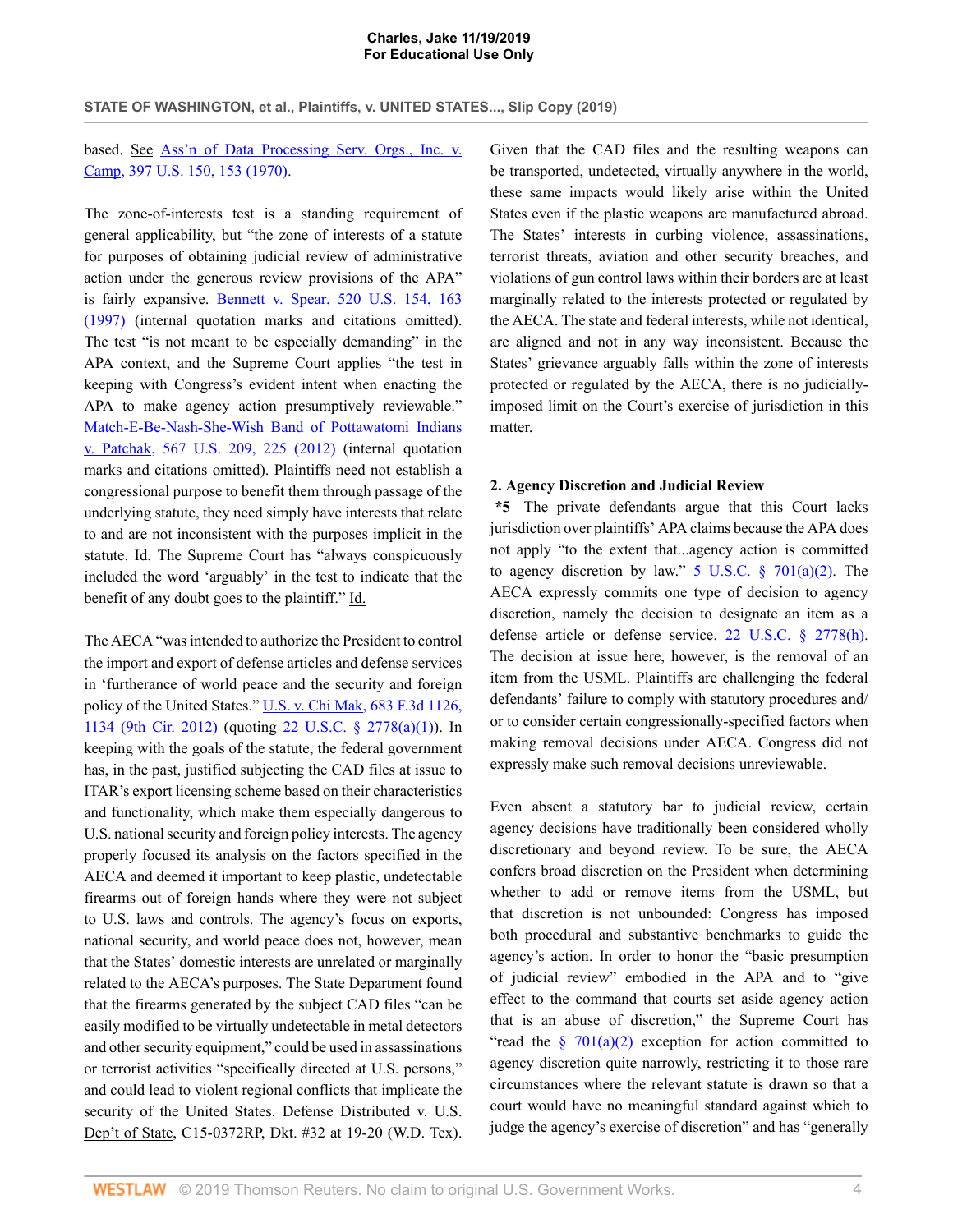limited the exception to certain categories of administrative decisions that courts traditionally have regarded as committed to agency discretion,...such as a decision not to institute enforcement proceedings . ..or a decision by an intelligence agency to terminate an employee in the interest of national security...." Dep't of Commerce v. N.Y., U.S. , 139 S. Ct. [2551, 2567-68 \(2019\)](http://www.westlaw.com/Link/Document/FullText?findType=Y&serNum=2048580357&pubNum=0000708&originatingDoc=I0fdb70a005f411eab410ab1c3b910894&refType=RP&fi=co_pp_sp_708_2567&originationContext=document&vr=3.0&rs=cblt1.0&transitionType=DocumentItem&contextData=(sc.AlertsClip)#co_pp_sp_708_2567) (internal quotation marks and citations omitted).

The procedural and substantive requirements at issue in this case are clearly stated, and whether the agency complied with those requirements can be judicially evaluated without fear of treading on any matter that implicates agency expertise, involves a complicated balancing of factors, or has been traditionally regarded as beyond judicial review. The Court finds that the process through which defendants removed items from the USML in July 2018, defendants' compliance with the standards furnished by the AECA, and the adequacy of the agency's analysis of and explanation for its decision are subject to judicial review under the APA.

#### **3. Political Question**

The private defendants also argue that the regulation or deregulation of defense articles or services under the AECA is a political question that is nonjusticiable under the separation of powers doctrine. This argument fails for much the same reasons as the agency discretion and judicial review arguments. While the decision to include an item on the USML or to grant or deny an export license for a listed item is statutorily excluded from judicial review and/or requires an exercise of discretion within the agency's expertise, whether the agency complied with clear procedural requirements and considered factors Congress deemed relevant when removing an item from the USML is neither a political question nor one committed to the agency's discretion as a matter of statute or case law.

## **4. Tucker Act**

Finally, the private defendants assert that the Court of Federal Claims has exclusive jurisdiction "to render judgment upon any claim against the United States founded...upon any express or implied contract with the United States...." [28](http://www.westlaw.com/Link/Document/FullText?findType=L&pubNum=1000546&cite=28USCAS1491&originatingDoc=I0fdb70a005f411eab410ab1c3b910894&refType=RB&originationContext=document&vr=3.0&rs=cblt1.0&transitionType=DocumentItem&contextData=(sc.AlertsClip)#co_pp_7b9b000044381) U.S.C.  $\S$  1491(a)(1). Plaintiffs seek to invalidate agency action under the APA because it violates the procedural requirements of the AECA and/or is arbitrary and capricious. These claims are statutory and, as plaintiffs point out, the Tucker Act has no application in this context. Dkt. #186 at 22. The private defendants abandoned this argument in reply.

#### **B. Administrative Procedures Act Claims**

**\*6** The APA authorizes judicial review of final agency action and provides that a "reviewing court shall...hold unlawful and set aside agency action, findings, and conclusions found to be . ..arbitrary, capricious, an abuse of discretion, or otherwise not in accordance with law;...in excess of statutory jurisdiction, authority, or limitations;... [or] without observance of procedure required by law." [5](http://www.westlaw.com/Link/Document/FullText?findType=L&pubNum=1000546&cite=5USCAS706&originatingDoc=I0fdb70a005f411eab410ab1c3b910894&refType=LQ&originationContext=document&vr=3.0&rs=cblt1.0&transitionType=DocumentItem&contextData=(sc.AlertsClip)) [U.S.C. § 706](http://www.westlaw.com/Link/Document/FullText?findType=L&pubNum=1000546&cite=5USCAS706&originatingDoc=I0fdb70a005f411eab410ab1c3b910894&refType=LQ&originationContext=document&vr=3.0&rs=cblt1.0&transitionType=DocumentItem&contextData=(sc.AlertsClip)). Plaintiffs argue that the federal government's efforts to immediately remove items from the USML through issuance of a temporary modification and letter were not in accordance with law and were without observance of procedure required by law insofar as the State Department failed to give thirty days' notice to the Congressional foreign relations committees specified in 22 U.S.C.  $\S$  2778(f)(1). Plaintiffs also seek to invalidate the decision to allow the CAD files to be published on the internet on the ground that the temporary modification violates the limitations on federal power imposed by the Tenth Amendment. Finally, plaintiffs argue that the agency action was arbitrary and capricious because the agency failed to consider the factors identified by Congress and because the delisting is not supported by substantial evidence in the administrative record.

#### **1. Congressional Notice**

The AECA requires that the President or his designee periodically review the items on the USML to ensure that export controls are warranted. 22 U.S.C.  $\S$  2778(f)(1). The results of the review must be reported to Congress, and the Department "may not remove any item from the Munitions List until 30 days after the date on which [it] has provided notice of the proposed removal to the Committee on International Relations of the House of Representatives and to the Committee on Foreign Relations of the Senate...." Id. The federal defendants argue that the Congressional notice requirement does not apply because the CAD files at issue here are not specifically enumerated on the USML and are therefore not "items" for purposes of  $\S$  2778(f)(1). This argument was rejected at the preliminary injunction stage, and the Court sees no reason to reconsider its decision.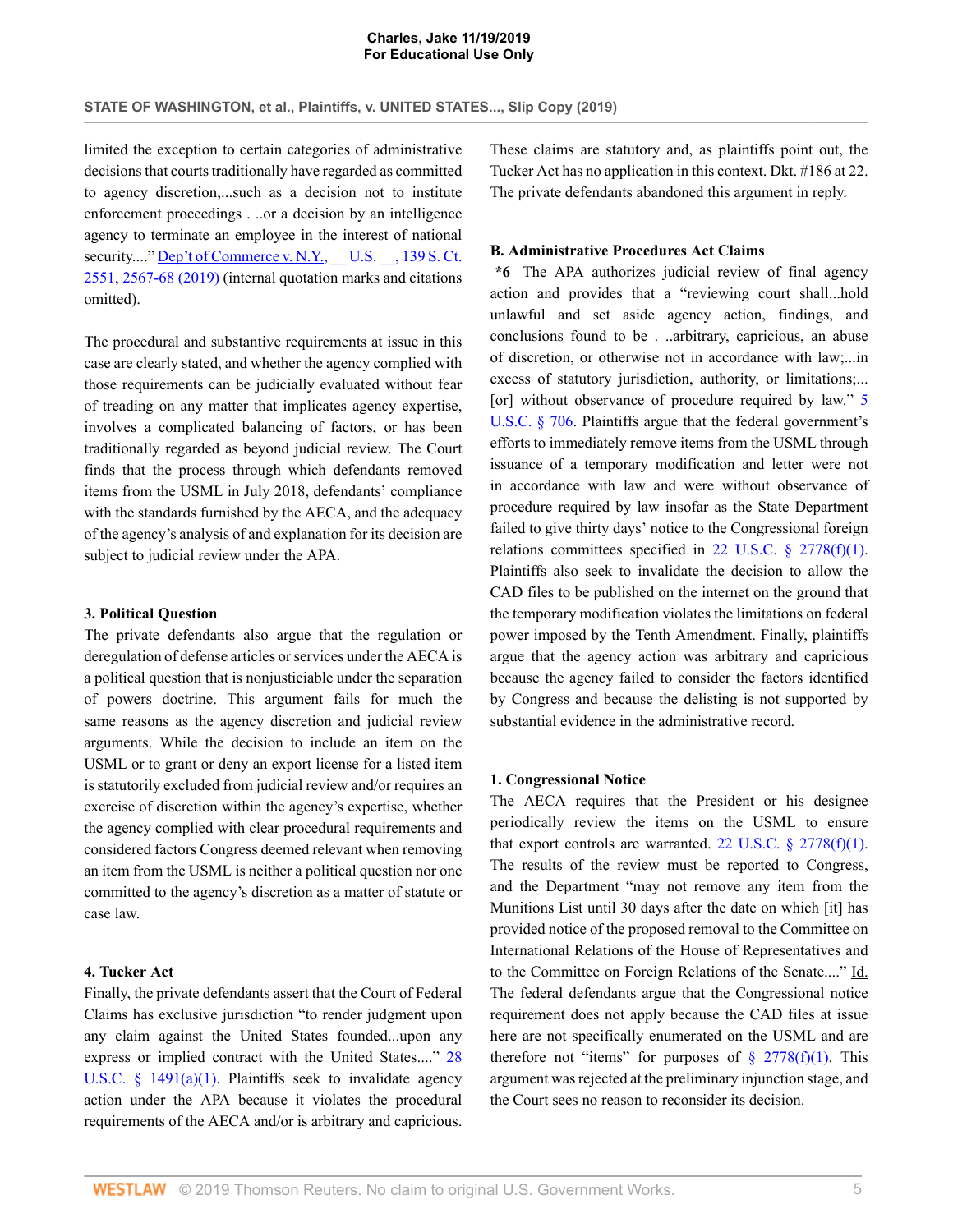The President has the power to designate "defense articles and defense services" and to control their import and export "[i]n furtherance of world peace and the security and foreign policy of the United States." [22 U.S.C. § 2778\(a\)\(1\)](http://www.westlaw.com/Link/Document/FullText?findType=L&pubNum=1000546&cite=22USCAS2778&originatingDoc=I0fdb70a005f411eab410ab1c3b910894&refType=RB&originationContext=document&vr=3.0&rs=cblt1.0&transitionType=DocumentItem&contextData=(sc.AlertsClip)#co_pp_7b9b000044381). The articles and services (*i.e.*, items) so designated constitute the USML. Id. See also [22 C.F.R. § 121.1\(a\)](http://www.westlaw.com/Link/Document/FullText?findType=L&pubNum=1000547&cite=22CFRS121.1&originatingDoc=I0fdb70a005f411eab410ab1c3b910894&refType=RB&originationContext=document&vr=3.0&rs=cblt1.0&transitionType=DocumentItem&contextData=(sc.AlertsClip)#co_pp_8b3b0000958a4) (describing the organization of the USML and noting each USML category is composed of related defense articles). Category I of the USML includes all firearms up to .50 caliber  $(22 \text{ C.F.R. } § 121.1(I)(a)$  and  $(b))$ and all technical data "required for the design, development, production, manufacture, assembly, operation, repair, testing, maintenance or modification of" such firearms [\(22 C.F.R. §](http://www.westlaw.com/Link/Document/FullText?findType=L&pubNum=1000547&cite=22CFRS120.10&originatingDoc=I0fdb70a005f411eab410ab1c3b910894&refType=RB&originationContext=document&vr=3.0&rs=cblt1.0&transitionType=DocumentItem&contextData=(sc.AlertsClip)#co_pp_8b3b0000958a4)  $120.10(a)$ ). Through the CJ process, the Department of State specifically determined that the subject CAD files are subject to the export controls of ITAR.

The Department of State argues that its decision to immediately allow the unlicensed export of previouslyregulated items does not trigger the Congressional notice requirement because the temporary modification did not deregulate a whole group or category of defense articles described in the USML, such as "nonautomatic and semiautomatic firearms to caliber .50 inclusive (12.7 mm)," [22](http://www.westlaw.com/Link/Document/FullText?findType=L&pubNum=1000547&cite=22CFRS121.1&originatingDoc=I0fdb70a005f411eab410ab1c3b910894&refType=LQ&originationContext=document&vr=3.0&rs=cblt1.0&transitionType=DocumentItem&contextData=(sc.AlertsClip)) C.F.R.  $\S$  121.1(I)(a). This argument conflates "category" with "item." As described in the statute, the USML is a list of items designated by the President as "defense articles and defense services." 22 U.S.C.  $\S$  2778(a)(1). Rather than generate an exhaustive list of every individual article or service that is subject to export control under the AECA, the Department of State opted to populate the USML with generally descriptive categories. Those categories describe actual items, however, and it is those items that are the "defense articles and defense services" subject to export control under the AECA. [22 C.F.R.](http://www.westlaw.com/Link/Document/FullText?findType=L&pubNum=1000547&cite=22CFRS121.1&originatingDoc=I0fdb70a005f411eab410ab1c3b910894&refType=LQ&originationContext=document&vr=3.0&rs=cblt1.0&transitionType=DocumentItem&contextData=(sc.AlertsClip)) [§ 121.1](http://www.westlaw.com/Link/Document/FullText?findType=L&pubNum=1000547&cite=22CFRS121.1&originatingDoc=I0fdb70a005f411eab410ab1c3b910894&refType=LQ&originationContext=document&vr=3.0&rs=cblt1.0&transitionType=DocumentItem&contextData=(sc.AlertsClip)).

The congressional review and notice requirements specifically apply to items, not categories of items. [22 U.S.C.](http://www.westlaw.com/Link/Document/FullText?findType=L&pubNum=1000546&cite=22USCAS2778&originatingDoc=I0fdb70a005f411eab410ab1c3b910894&refType=RB&originationContext=document&vr=3.0&rs=cblt1.0&transitionType=DocumentItem&contextData=(sc.AlertsClip)#co_pp_ae0d0000c5150) [§ 2778\(f\)](http://www.westlaw.com/Link/Document/FullText?findType=L&pubNum=1000546&cite=22USCAS2778&originatingDoc=I0fdb70a005f411eab410ab1c3b910894&refType=RB&originationContext=document&vr=3.0&rs=cblt1.0&transitionType=DocumentItem&contextData=(sc.AlertsClip)#co_pp_ae0d0000c5150). The Department's CJ regulation further confirms that it is the removal of a particular article or service an item rather than a category - that triggers the review and notice requirements. The Department describes the CJ procedure as a means of resolving doubts "as to whether an article or service is covered by the U.S. Munitions List" and to seek "redesignation of an article or service currently covered by the U.S. Munitions List." [22 C.F.R. §](http://www.westlaw.com/Link/Document/FullText?findType=L&pubNum=1000547&cite=22CFRS120.4&originatingDoc=I0fdb70a005f411eab410ab1c3b910894&refType=RB&originationContext=document&vr=3.0&rs=cblt1.0&transitionType=DocumentItem&contextData=(sc.AlertsClip)#co_pp_8b3b0000958a4) [120.4\(a\).](http://www.westlaw.com/Link/Document/FullText?findType=L&pubNum=1000547&cite=22CFRS120.4&originatingDoc=I0fdb70a005f411eab410ab1c3b910894&refType=RB&originationContext=document&vr=3.0&rs=cblt1.0&transitionType=DocumentItem&contextData=(sc.AlertsClip)#co_pp_8b3b0000958a4) Immediately after the reference to redesignation, the regulations reiterate that the "Department must provide notice

to Congress at least 30 days before any item is removed from the U.S. Munitions List." Id. Given the language, structure, and purpose of the statute and implementing regulations, the Court finds that the attempt to revoke the listing of an item previously covered by the USML through the issuance of a "temporary modification," thereby lifting all export controls under the AECA and ITAR, triggers the congressional notice requirement of the statute.

**\*7** It is undisputed that Congress was not notified prior to the removal of the subject CAD files from the USML. This procedural failure cannot be rectified by providing Congressional notice thirty days in advance of making the "temporary" removal "final:" the temporary modification implemented the removal immediately, without waiting for the proposed rule to become final and without giving Congress notice and an opportunity to exercise its oversight role. Because the removal to which the States object occurred as of July 27, 2018, a subsequent notice is obviously not timely under the statute.  $\frac{5}{9}$  $\frac{5}{9}$  $\frac{5}{9}$ 

<span id="page-5-0"></span>The Court finds that the temporary modification of the USML to allow immediate publication of the previouslyregulated CAD files constitutes the removal of one or more items from the USML without the required Congressional notice. Because the agency action was "without observance of procedure required by law," it must be held unlawful and set aside under § 706 of the APA.

### **2. Tenth Amendment Claim**

As part of the settlement agreement in the Texas litigation, the federal defendants agreed that the temporary modification that would be issued on or before July 27, 2018, would permit "any United States person" including the private defendants' customers and members, "to access, discuss, use, reproduce, or otherwise benefit from the technical data" contained in the CAD files at issue. Dkt. #171-2 at 6. Plaintiffs argue that this provision exceeds the limits imposed on the federal government by the Tenth Amendment in that it conflicts with, and presumably abrogates, state laws restricting certain persons from possessing, manufacturing, owning, and/or using firearms in general or 3D-printed firearms in particular. Plaintiffs therefore argue that the temporary modification must be invalidated as "otherwise not in accordance with law" under the APA.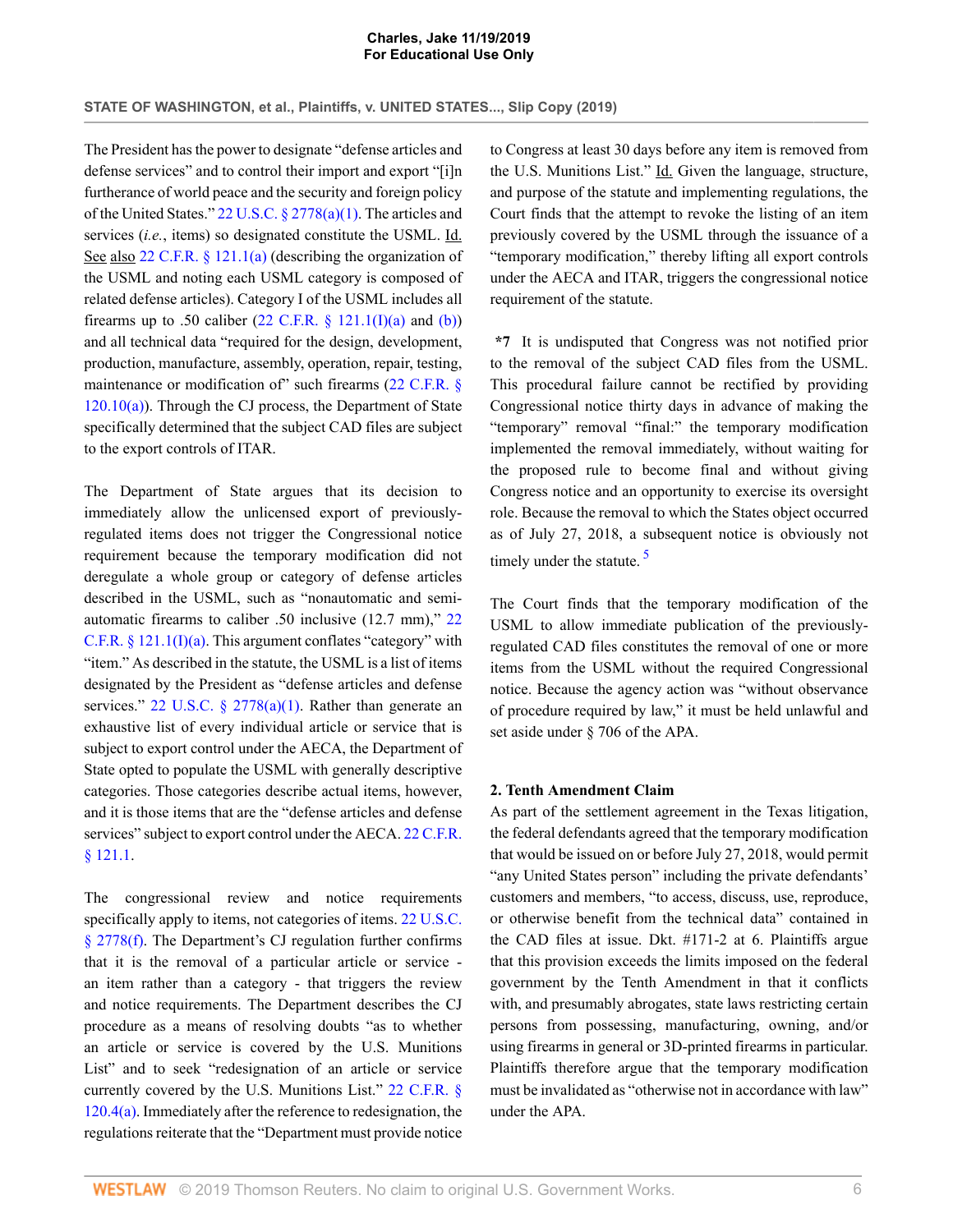**STATE OF WASHINGTON, et al., Plaintiffs, v. UNITED STATES..., Slip Copy (2019)**

Both the federal and private defendants have, at various times during this litigation, disavowed any intent to alter or in any way impact existing prohibitions or limitations on the possession of firearms, and the federal defendants recognize the continuing viability of state law gun control measures. Plaintiffs find no comfort in these statements "given the plain language of the operative Temporary Modification and Letter." Dkt. #186 at 14. A review of the notice of temporary modification and letter shows, however, that neither communication expressly permits "any United States person" to "use" the CAD files or 3D-printed firearms. Nor do they contain a reference incorporating the settlement agreement or the promises set forth therein. Without assistance from the parties, the Court declines to determine whether a contractual provision regarding the intended meaning of a promised, future statement would have any effect on state law or be otherwise enforceable when the statement, when finally issued, contains no language regarding the subject matter.

#### **4. Arbitrary and Capricious**

Plaintiffs allege that the federal defendants' decision to allow Defense Distributed to upload to the internet CAD files containing 3D printing instructions for the manufacture of undetectable weapons was arbitrary and capricious because the State Department failed to consider the factors set forth in the AECA, failed to offer an explanation supported by substantial evidence in the administrative record, and/or has asserted justifications that are pretextual. In determining whether agency action was arbitrary and capricious, the Court's scope of review is "narrow" and focused on determining whether the agency "examined the relevant data and articulated a satisfactory explanation for [its] decision, including a rational connection between the facts found and the choice made." [Dep't of Commerce, 139 S. Ct. at 2569](http://www.westlaw.com/Link/Document/FullText?findType=Y&serNum=2048580357&pubNum=0000708&originatingDoc=I0fdb70a005f411eab410ab1c3b910894&refType=RP&fi=co_pp_sp_708_2569&originationContext=document&vr=3.0&rs=cblt1.0&transitionType=DocumentItem&contextData=(sc.AlertsClip)#co_pp_sp_708_2569) (citing [Motor Vehicles Mfrs. Ass'n of U.S., Inc. v. State](http://www.westlaw.com/Link/Document/FullText?findType=Y&serNum=1983129661&pubNum=0000780&originatingDoc=I0fdb70a005f411eab410ab1c3b910894&refType=RP&fi=co_pp_sp_780_43&originationContext=document&vr=3.0&rs=cblt1.0&transitionType=DocumentItem&contextData=(sc.AlertsClip)#co_pp_sp_780_43) [Farm Mut. Auto. Ins. Co., 463 U.S. 29, 43 \(1983\)](http://www.westlaw.com/Link/Document/FullText?findType=Y&serNum=1983129661&pubNum=0000780&originatingDoc=I0fdb70a005f411eab410ab1c3b910894&refType=RP&fi=co_pp_sp_780_43&originationContext=document&vr=3.0&rs=cblt1.0&transitionType=DocumentItem&contextData=(sc.AlertsClip)#co_pp_sp_780_43) (internal quotation marks omitted). In order for the Court to be able to determine whether the agency has acted within the bounds imposed by the governing statute, the agency is required to disclose the basis for its action, making the findings necessary to support the decision, and produce an administrative record that substantially supports those findings. [Burlington Truck](http://www.westlaw.com/Link/Document/FullText?findType=Y&serNum=1962127686&pubNum=0000780&originatingDoc=I0fdb70a005f411eab410ab1c3b910894&refType=RP&fi=co_pp_sp_780_168&originationContext=document&vr=3.0&rs=cblt1.0&transitionType=DocumentItem&contextData=(sc.AlertsClip)#co_pp_sp_780_168) [Lines, Inc. v. U.S., 371 U.S. 156, 168 \(1962\)](http://www.westlaw.com/Link/Document/FullText?findType=Y&serNum=1962127686&pubNum=0000780&originatingDoc=I0fdb70a005f411eab410ab1c3b910894&refType=RP&fi=co_pp_sp_780_168&originationContext=document&vr=3.0&rs=cblt1.0&transitionType=DocumentItem&contextData=(sc.AlertsClip)#co_pp_sp_780_168).

**\*8** The federal defendants, citing [22 C.F.R. § 120.3\(b\)](http://www.westlaw.com/Link/Document/FullText?findType=L&pubNum=1000547&cite=22CFRS120.3&originatingDoc=I0fdb70a005f411eab410ab1c3b910894&refType=RB&originationContext=document&vr=3.0&rs=cblt1.0&transitionType=DocumentItem&contextData=(sc.AlertsClip)#co_pp_a83b000018c76), argue that only items that "provide[ ] a critical military or intelligence advantage" belong on the USML and that a multiyear, inter-agency review process led to the determination that firearms up to .50 caliber do not satisfy that standard. There are a number of problems with this argument. First, the regulation cited states that articles or services that provide "a critical military or intelligence advantage" "shall be" included on the USML. Items that fit that description must be on the USML, but they are not the only items that can be included. Thus, an agency determination that small-caliber firearms do not provide critical military or intelligence advantages does not explain why those previously-controlled items were removed from the list.

Second, Congress granted the President and his designees the discretion to remove an item from the USML in light of certain considerations and factors. Congress directed the agency to consider how the proliferation of weaponry and related technical data would impact world peace, national security, and foreign policy. The State Department essentially concedes that, despite the specified statutory considerations, it evaluated the export controls on small caliber firearms only through the prism of whether restricting foreign access would provide the United States with a military or intelligence advantage. Because the delisting was not "based on consideration of the relevant factors and within the scope of the authority delegated to the agency by the statute," it must be invalidated under the APA. [Motor Vehicle Mfrs., 463 U.S.](http://www.westlaw.com/Link/Document/FullText?findType=Y&serNum=1983129661&pubNum=0000780&originatingDoc=I0fdb70a005f411eab410ab1c3b910894&refType=RP&fi=co_pp_sp_780_42&originationContext=document&vr=3.0&rs=cblt1.0&transitionType=DocumentItem&contextData=(sc.AlertsClip)#co_pp_sp_780_42) [at 42.](http://www.westlaw.com/Link/Document/FullText?findType=Y&serNum=1983129661&pubNum=0000780&originatingDoc=I0fdb70a005f411eab410ab1c3b910894&refType=RP&fi=co_pp_sp_780_42&originationContext=document&vr=3.0&rs=cblt1.0&transitionType=DocumentItem&contextData=(sc.AlertsClip)#co_pp_sp_780_42)

Third, given the agency's prior position regarding the need to regulate 3D-printed firearms and the CAD files used to manufacture them, it must do more than simply announce a contrary position.

> [T]he requirement that an agency provide reasoned explanation for its action would ordinarily demand that it display awareness that it *is* changing position.... [T]he agency need not always provide a more detailed justification than what would suffice for a new policy created on a blank slate...[But s]ometimes it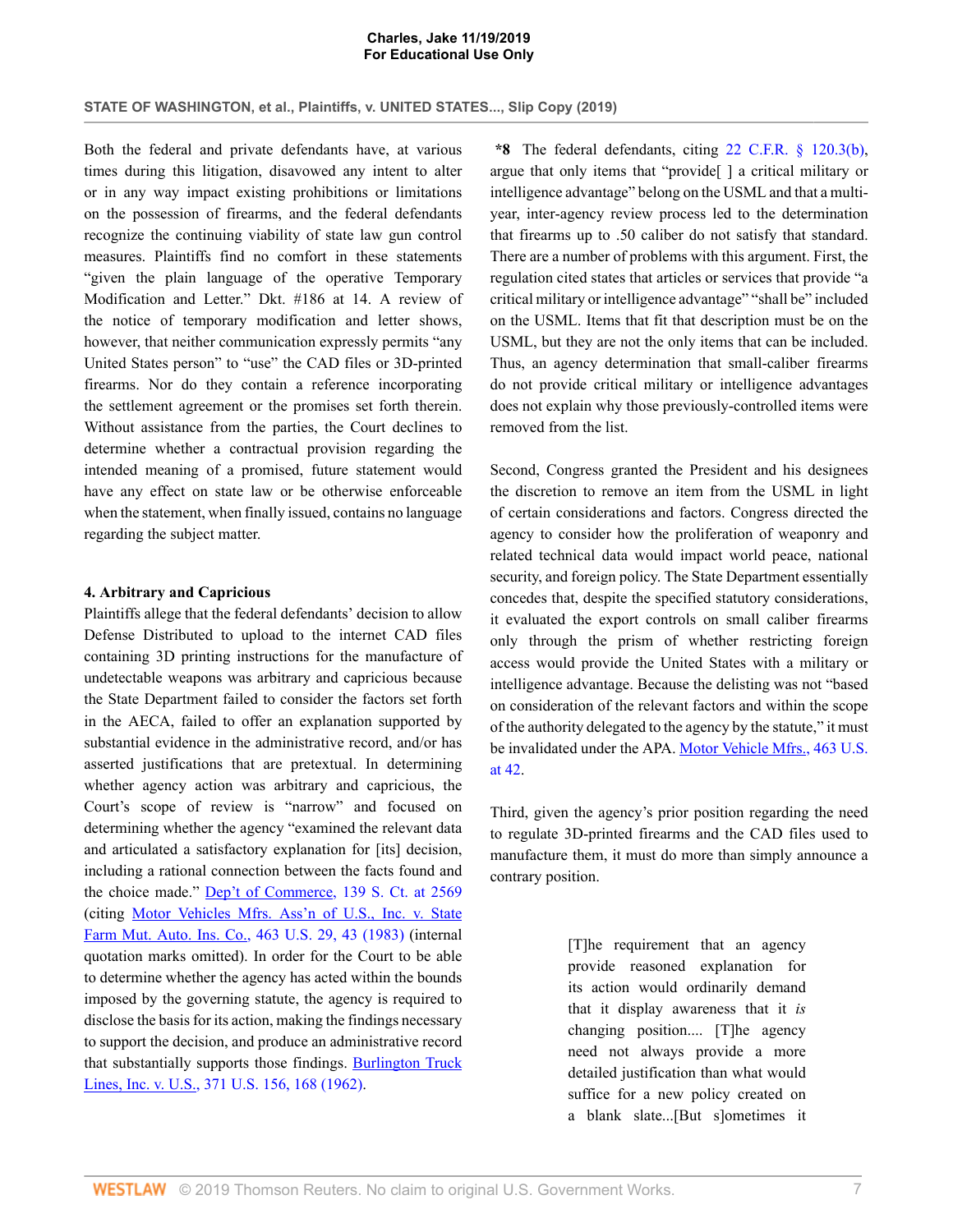must - when, for example, its new policy rests upon factual findings that contradict those which underlay its prior policy....It would be arbitrary or capricious to ignore such matters. In such cases it is not that further justification is demanded by the mere fact of policy change; but that a reasoned explanation is needed for disregarding facts and circumstances that underlay...the prior policy.

[F.C.C. v. Fox Television Stations, Inc., 556 U.S. 502, 515-16](http://www.westlaw.com/Link/Document/FullText?findType=Y&serNum=2018684429&pubNum=0000780&originatingDoc=I0fdb70a005f411eab410ab1c3b910894&refType=RP&fi=co_pp_sp_780_515&originationContext=document&vr=3.0&rs=cblt1.0&transitionType=DocumentItem&contextData=(sc.AlertsClip)#co_pp_sp_780_515) [\(2009\)](http://www.westlaw.com/Link/Document/FullText?findType=Y&serNum=2018684429&pubNum=0000780&originatingDoc=I0fdb70a005f411eab410ab1c3b910894&refType=RP&fi=co_pp_sp_780_515&originationContext=document&vr=3.0&rs=cblt1.0&transitionType=DocumentItem&contextData=(sc.AlertsClip)#co_pp_sp_780_515) (emphasis in original). Until April 2018, the federal government regulated technical data related to the design and production of weapons using a 3D printer because the data and weapons posed a threat to world peace and the security and foreign policy of the United States. Some of its concerns related specifically to the undetectable nature of a gun made from plastic: because they could slip through conventional security equipment, the State Department feared that they could be used in assassination attempts, hijackings, piracy, and terrorist activities. Other concerns related to the portability and ease of a manufacturing process that would allow terrorist groups and embargoed nations to evade sanctions, repair weapons, restock arms supplies, and fuel violent regional conflicts. Both aspects of the technical data at issue would, the State Department feared, subvert the domestic laws of nations with restrictive firearm controls, impairing the United States' foreign relations with those nations. Overall, the Department of State concluded that the worldwide publication of computerized instructions for the manufacture of undetectable firearms was a threat to world peace and the national security interests of the United States and would cause serious and long-lasting harm to its foreign policy. Against these findings, the federal defendants offer nothing: no analysis of the potential impacts of removing the CAD files for 3D-printed firearms from the USML, no response to the public comments raising concerns about such a removal, no acknowledgment in the NPRMs of its change in position with regards to the CAD files, and no justification in the temporary modification, the letter, or the administrative record for the change.<sup>[6](#page-9-5)</sup>

**\*9** The federal defendants argue that the agency appropriately evaluated whether import and export restrictions on small caliber firearms were warranted and that the results of the multi-year inter-agency review apply to 3D-printed guns and the technical data related to them. The only parts of the administrative record cited in support of this argument are the NPRMs issued by the Departments of State and Commerce regarding the delisting of certain items in Category I of the USML. A review of those documents shows that:

• the goal of the proposed revisions is to limit Category I to only those items "that provide the United States with a critical military or intelligence advantage or, in the case of weapons, are inherently for military end use" ([83 Fed. Reg.](http://www.westlaw.com/Link/Document/FullText?findType=l&pubNum=0001037&cite=UUID(I574323105F2011E8945B95D18DE10AB4)&originatingDoc=I0fdb70a005f411eab410ab1c3b910894&refType=CP&fi=co_pp_sp_1037_24198&originationContext=document&vr=3.0&rs=cblt1.0&transitionType=DocumentItem&contextData=(sc.AlertsClip)#co_pp_sp_1037_24198)  $24,198$ ;  $^7$  $^7$ 

<span id="page-7-1"></span>• the revised Category I will no longer cover small-caliber non-automatic and semi-automatic firearms [\(Id.](http://www.westlaw.com/Link/Document/FullText?findType=l&pubNum=0001037&cite=UUID(I574323105F2011E8945B95D18DE10AB4)&originatingDoc=I0fdb70a005f411eab410ab1c3b910894&refType=CP&fi=co_pp_sp_1037_24198&originationContext=document&vr=3.0&rs=cblt1.0&transitionType=DocumentItem&contextData=(sc.AlertsClip)#co_pp_sp_1037_24198));

• the revised Category I will no longer cover "commercial items widely available in retail outlets and less sensitive military items" ([83 Fed. Reg. 24,166](http://www.westlaw.com/Link/Document/FullText?findType=l&pubNum=0001037&cite=UUID(I573A97905F2011E8BAA0DFC3A9326D27)&originatingDoc=I0fdb70a005f411eab410ab1c3b910894&refType=CP&fi=co_pp_sp_1037_24166&originationContext=document&vr=3.0&rs=cblt1.0&transitionType=DocumentItem&contextData=(sc.AlertsClip)#co_pp_sp_1037_24166));

• the proposed changes are based on an inter-agency review [\(Id.](http://www.westlaw.com/Link/Document/FullText?findType=l&pubNum=0001037&cite=UUID(I573A97905F2011E8BAA0DFC3A9326D27)&originatingDoc=I0fdb70a005f411eab410ab1c3b910894&refType=CP&fi=co_pp_sp_1037_24166&originationContext=document&vr=3.0&rs=cblt1.0&transitionType=DocumentItem&contextData=(sc.AlertsClip)#co_pp_sp_1037_24166)).

These statements are merely descriptions of the changes proposed and the process used, not an analysis of or justification for the changes. The Department of Commerce goes on to say that it believes that, unless an item provides a critical military or intelligence advantage to the United States or is generally unavailable at retail outlets for civil and recreational activities, the burdens of subjecting U.S. manufacturers to the obligations of the ITAR are not warranted by any proportionate benefits to national security or foreign policy objectives. [83 Fed. Reg. 24,167](http://www.westlaw.com/Link/Document/FullText?findType=l&pubNum=0001037&cite=UUID(I573A97905F2011E8BAA0DFC3A9326D27)&originatingDoc=I0fdb70a005f411eab410ab1c3b910894&refType=CP&fi=co_pp_sp_1037_24167&originationContext=document&vr=3.0&rs=cblt1.0&transitionType=DocumentItem&contextData=(sc.AlertsClip)#co_pp_sp_1037_24167).

<span id="page-7-0"></span>Whatever the merits of this analysis with regards to the rim fire rifles, pistols, and other popular shooting implements specifically mentioned in the NPRMs, it does not provide a "reasoned explanation" for the action with regards to the CAD files and 3D-printed weapons at issue here. Less than two months before the NPRMs were published, the State Department had taken the position that 3D-printed weapons posed unique threats to world peace, national security, and the foreign policy of the United States: the agency's specific concerns regarding the proliferation of these weapons are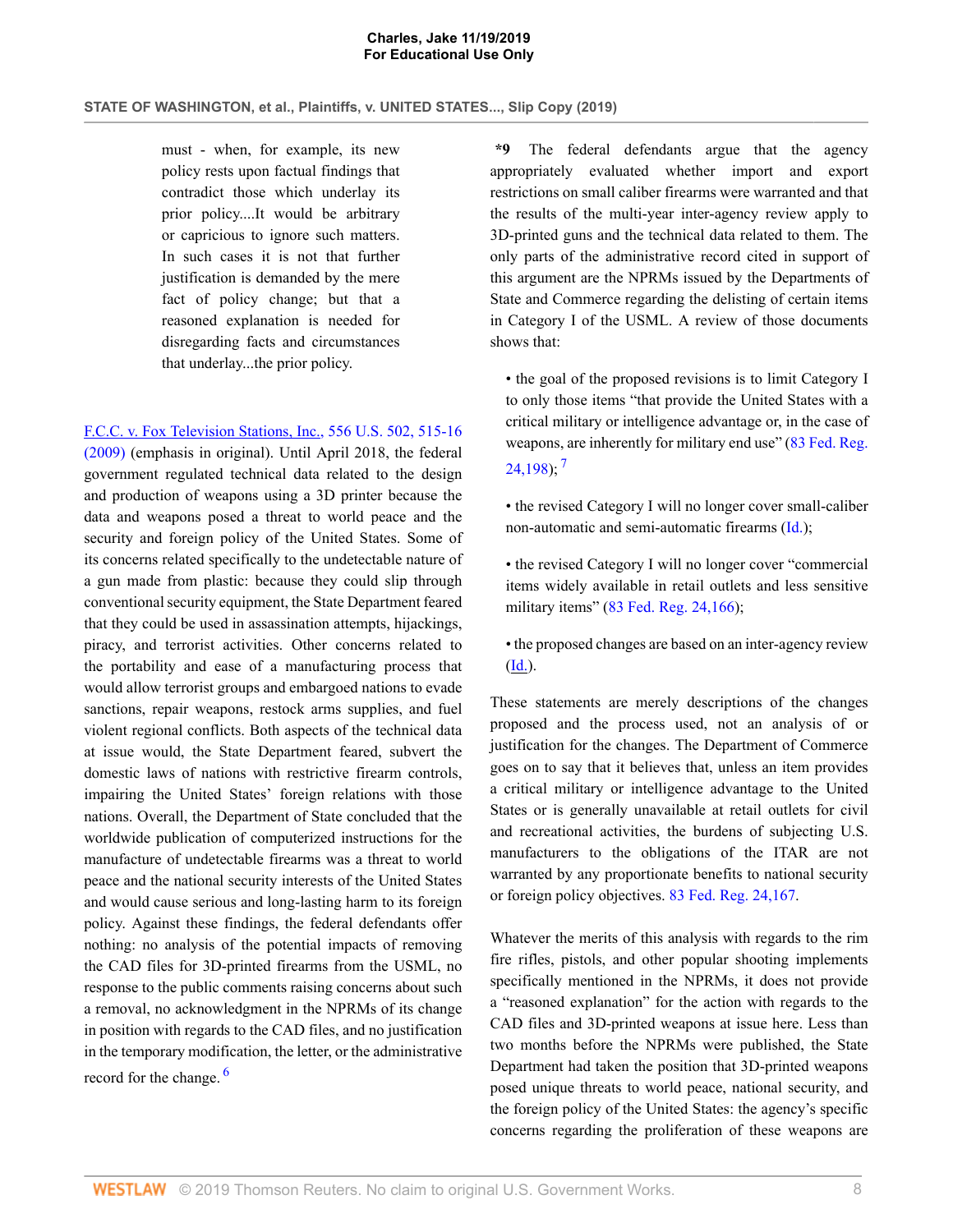well-documented in the administrative record. The NPRMs neither display an awareness that the agency is changing its position with regards to the data files, nor provide a reasoned explanation for a new policy that necessarily "rests upon factual findings that contradict those which underlay its prior policy." [Fox Television Stations, 556 U.S. at 515-16.](http://www.westlaw.com/Link/Document/FullText?findType=Y&serNum=2018684429&pubNum=0000780&originatingDoc=I0fdb70a005f411eab410ab1c3b910894&refType=RP&fi=co_pp_sp_780_515&originationContext=document&vr=3.0&rs=cblt1.0&transitionType=DocumentItem&contextData=(sc.AlertsClip)#co_pp_sp_780_515) The agency has simply abandoned, without acknowledgment or analysis, its previous position and has sub silentio found that the delisting is consistent with world peace, national security, and U.S. foreign policy despite explicit, recent findings to the contrary. See [Motor Vehicles Mfrs. Ass'n, 463 U.S. at](http://www.westlaw.com/Link/Document/FullText?findType=Y&serNum=1983129661&pubNum=0000780&originatingDoc=I0fdb70a005f411eab410ab1c3b910894&refType=RP&fi=co_pp_sp_780_46&originationContext=document&vr=3.0&rs=cblt1.0&transitionType=DocumentItem&contextData=(sc.AlertsClip)#co_pp_sp_780_46) [46-51](http://www.westlaw.com/Link/Document/FullText?findType=Y&serNum=1983129661&pubNum=0000780&originatingDoc=I0fdb70a005f411eab410ab1c3b910894&refType=RP&fi=co_pp_sp_780_46&originationContext=document&vr=3.0&rs=cblt1.0&transitionType=DocumentItem&contextData=(sc.AlertsClip)#co_pp_sp_780_46) (acknowledging that an agency need not consider and reject all policy alternatives when reaching a decision, but noting that where an alternative is within the ambit of the existing standard or policy, "it may not be abandoned without any consideration whatsoever"). <sup>[8](#page-9-7)</sup> Because it is arbitrary and capricious to ignore the contradiction in these circumstances, the agency action must be invalidated.

**\*10** The Court finds that the agency action is arbitrary and capricious in two, independent respects. First, the agency failed to consider aspects of the problem which Congress deemed important before issuing the temporary modification and letter on July 27, 2018. Second, the agency failed to identify substantial evidence in the administrative record explaining a change of position that necessarily contradicts its prior determinations and findings regarding the threats posed by the subject CAD files and the need to regulate the same under the AECA. Because the agency action was arbitrary and capricious, it is unlawful and must be set aside under § 706 of the APA<sup>[9](#page-10-0)</sup>

### <span id="page-8-1"></span>**C. The Private Defendants' Other Arguments**

## **1. Motion to Dismiss**

The private defendants incorporate by reference a motion to dismiss that was denied almost a year ago. Having offered no reason to reconsider the prior ruling and no explanation for the delay in seeking reconsideration, the motion is denied.

### **2. Personal Jurisdiction**

Defense Distributed argues that the Court lacks jurisdiction over its person. Such a defense can be, and has been, waived. Although Defense Distributed asserted a personal jurisdiction defense in its answer, it omitted it from the motion to dismiss it filed on October 11, 2018, and has therefore waived the defense under [Fed. R. Civ. P. 12\(h\)\(1\)\(A\)](http://www.westlaw.com/Link/Document/FullText?findType=L&pubNum=1000600&cite=USFRCPR12&originatingDoc=I0fdb70a005f411eab410ab1c3b910894&refType=LQ&originationContext=document&vr=3.0&rs=cblt1.0&transitionType=DocumentItem&contextData=(sc.AlertsClip)).

### **3. First Amendment Justification for Agency Action**

The private defendants argue that the CAD files are protected speech under the First Amendment and assert that the files were removed from the USML in order to avoid constitutional problems. The agency, however, has not relied on the First Amendment as justification for its action, and neither the Court nor the private defendants may supply a basis for the decision that the agency itself did not rely upon. [Nat'l Ass'n](http://www.westlaw.com/Link/Document/FullText?findType=Y&serNum=2012538116&pubNum=0000780&originatingDoc=I0fdb70a005f411eab410ab1c3b910894&refType=RP&fi=co_pp_sp_780_683&originationContext=document&vr=3.0&rs=cblt1.0&transitionType=DocumentItem&contextData=(sc.AlertsClip)#co_pp_sp_780_683) of Home Builders v. [Defenders of Wildlife, 551 U.S. 644,](http://www.westlaw.com/Link/Document/FullText?findType=Y&serNum=2012538116&pubNum=0000780&originatingDoc=I0fdb70a005f411eab410ab1c3b910894&refType=RP&fi=co_pp_sp_780_683&originationContext=document&vr=3.0&rs=cblt1.0&transitionType=DocumentItem&contextData=(sc.AlertsClip)#co_pp_sp_780_683) [683-84 \(2007\)](http://www.westlaw.com/Link/Document/FullText?findType=Y&serNum=2012538116&pubNum=0000780&originatingDoc=I0fdb70a005f411eab410ab1c3b910894&refType=RP&fi=co_pp_sp_780_683&originationContext=document&vr=3.0&rs=cblt1.0&transitionType=DocumentItem&contextData=(sc.AlertsClip)#co_pp_sp_780_683).

## <span id="page-8-0"></span>**4. First Amendment Violation**

The private defendants again assert that restrictions on their ability to publish the files constitute a prior restraint that is presumed to be unconstitutional and that the regulations should be subjected to strict scrutiny. Whether or not the First Amendment precludes the federal government from regulating the publication of technical data under the authority granted by the AECA is not relevant to the merits of the APA claims plaintiffs assert in this litigation. Plaintiffs allege that the federal defendants failed to follow prescribed procedures and acted in an arbitrary and capricious manner when they issued the temporary modification and letter authorizing the immediate publication of the CAD files. The State Department has not attempted to justify its action as compelled by the First Amendment, nor have the private defendants shown that their First Amendment interests are a defense to plaintiffs' claims or a talisman that excuses the federal defendants' failures under the APA.

#### **D. Remedy**

The presumptive remedy for unlawful agency action is vacatur and remand. All. for the [Wild Rockies v. United States](http://www.westlaw.com/Link/Document/FullText?findType=Y&serNum=2045869400&pubNum=0000506&originatingDoc=I0fdb70a005f411eab410ab1c3b910894&refType=RP&fi=co_pp_sp_506_1121&originationContext=document&vr=3.0&rs=cblt1.0&transitionType=DocumentItem&contextData=(sc.AlertsClip)#co_pp_sp_506_1121) [Forest Serv., 907 F.3d 1105, 1121 \(9th Cir. 2018\).](http://www.westlaw.com/Link/Document/FullText?findType=Y&serNum=2045869400&pubNum=0000506&originatingDoc=I0fdb70a005f411eab410ab1c3b910894&refType=RP&fi=co_pp_sp_506_1121&originationContext=document&vr=3.0&rs=cblt1.0&transitionType=DocumentItem&contextData=(sc.AlertsClip)#co_pp_sp_506_1121) Plaintiffs also seek an injunction preventing the federal defendants from again issuing a temporary modification purporting to deregulate the subject CAD files with no warning. Plaintiffs have not shown that the harm they fear is likely to occur, however. There is no indication that the federal defendants are poised to immediately modify the USML as soon as their previous efforts are invalidated or are otherwise inclined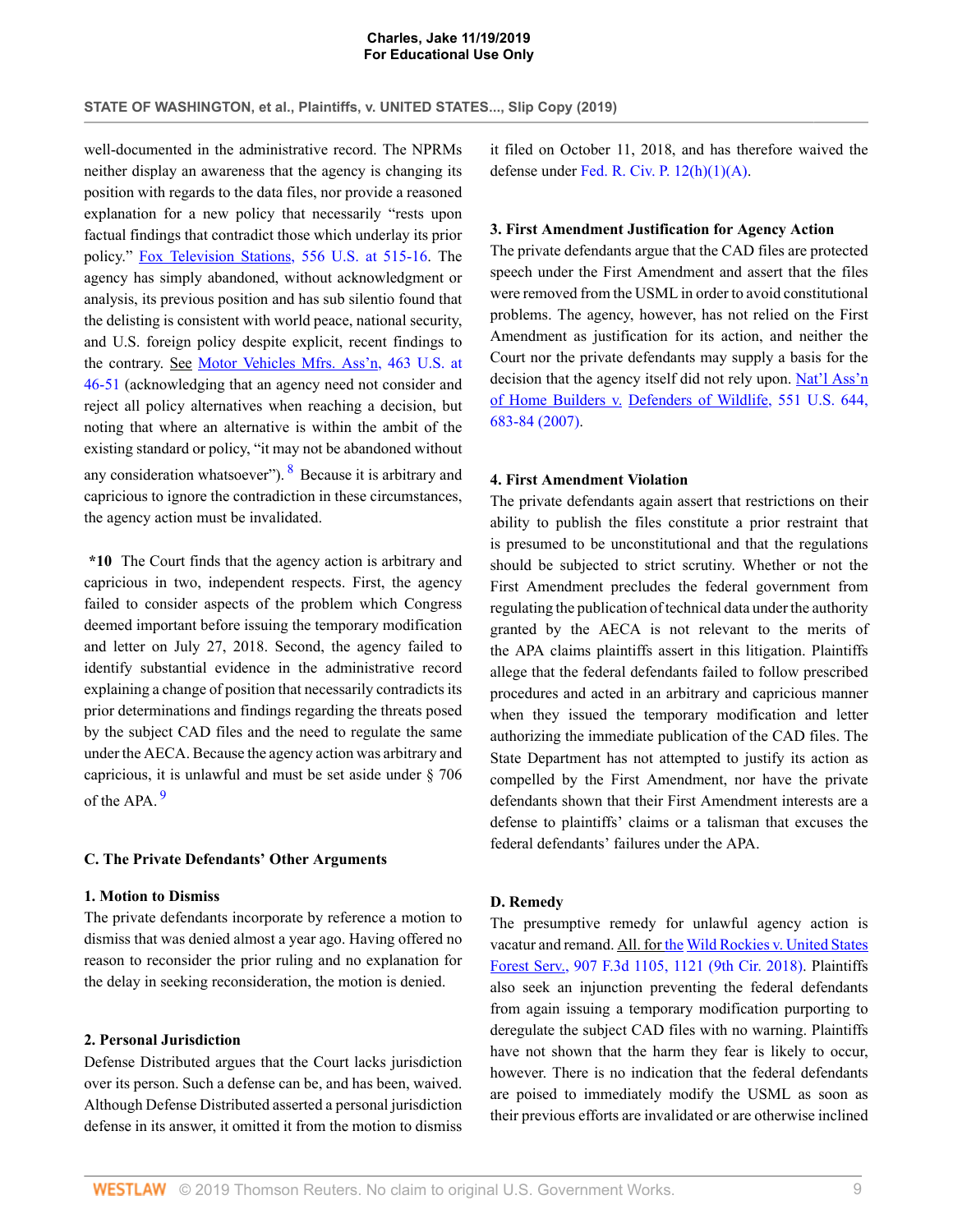# **STATE OF WASHINGTON, et al., Plaintiffs, v. UNITED STATES..., Slip Copy (2019)**

to ignore the procedural and substantive requirements of the AECA discussed in this order. See [Winter v. Nat. Res.](http://www.westlaw.com/Link/Document/FullText?findType=Y&serNum=2017439125&pubNum=0000780&originatingDoc=I0fdb70a005f411eab410ab1c3b910894&refType=RP&fi=co_pp_sp_780_22&originationContext=document&vr=3.0&rs=cblt1.0&transitionType=DocumentItem&contextData=(sc.AlertsClip)#co_pp_sp_780_22) [Def. Council, Inc., 555 U.S. 7, 22 \(2008\)](http://www.westlaw.com/Link/Document/FullText?findType=Y&serNum=2017439125&pubNum=0000780&originatingDoc=I0fdb70a005f411eab410ab1c3b910894&refType=RP&fi=co_pp_sp_780_22&originationContext=document&vr=3.0&rs=cblt1.0&transitionType=DocumentItem&contextData=(sc.AlertsClip)#co_pp_sp_780_22) ("Our frequently reiterated standard requires plaintiffs seeking preliminary relief to demonstrate that irreparable injury is likely in the absence of an injunction.").

**CONCLUSION**

**\*11** For all of the foregoing reasons, plaintiffs' motion for summary judgment (Dkt. #170) is GRANTED in part and DENIED in part. The July 27, 2018, "Temporary

Modification of Category I of the United States Munitions List" and letter to Cody R. Wilson, Defense Distributed, and the Second Amendment Foundation were unlawful and are hereby VACATED. Defendants' motions for summary judgment (Dkt. #173 and #174) are DENIED.

Dated this 12th day of November, 2019.

A Robert S. Lasnik United States District Judge

## **All Citations**

Slip Copy, 2019 WL 5892505

## Footnotes

- <span id="page-9-0"></span>[1](#page-2-0) An amended complaint, adding eleven more States/Commonwealths as plaintiffs, was filed on August 2, 2018. Dkt. # 29.
- <span id="page-9-1"></span>[2](#page-2-1) The private defendants now assert that they published the subject CAD files to the internet immediately upon receipt of the letter and the issuance of the temporary modification. Dkt. #174-1 at 5- 6. The publication does not change the following analysis.
- <span id="page-9-2"></span>[3](#page-2-2) Plaintiffs do not concede that the record, as supplemented, is complete or that defendants' various claims of privilege are proper.
- <span id="page-9-3"></span>[4](#page-2-3) Defendants also incorporate by reference arguments made in the preliminary injunction context regarding Article III standing and this lawsuit being an impermissible collateral attack on the outcome of the litigation in the Western District of Texas. Those arguments are again rejected. See Dkt. #95 at 9- 12.
- <span id="page-9-4"></span>[5](#page-5-0) To the extent the federal defendants are relying on [22 C.F.R. § 126.2](http://www.westlaw.com/Link/Document/FullText?findType=L&pubNum=1000547&cite=22CFRS126.2&originatingDoc=I0fdb70a005f411eab410ab1c3b910894&refType=LQ&originationContext=document&vr=3.0&rs=cblt1.0&transitionType=DocumentItem&contextData=(sc.AlertsClip)) as authority for the temporary modification (see Dkt. #173 at 6), its use of that procedure to immediately redesignate an item that was previously covered by the USML without Congressional notice violates the governing statute. "It is beyond dispute that a federal regulation cannot empower the Government to do what a federal statute prohibits it from doing." [Tuan Thai v. Ashcroft, 366 F.3d 790, 798 \(9th Cir. 2004\)](http://www.westlaw.com/Link/Document/FullText?findType=Y&serNum=2004384662&pubNum=0000506&originatingDoc=I0fdb70a005f411eab410ab1c3b910894&refType=RP&fi=co_pp_sp_506_798&originationContext=document&vr=3.0&rs=cblt1.0&transitionType=DocumentItem&contextData=(sc.AlertsClip)#co_pp_sp_506_798).
- <span id="page-9-5"></span>[6](#page-7-0) The private defendants point to a PowerPoint presentation made at an Additive Manufacturing Symposium in February 2014 and a law review article written by their former counsel that same year as support for the agency's 2018 decision to remove the subject CAD files from the USML. The law review article merely raises constitutional arguments against the regulation of 3D-printed guns and is seemingly unrelated to any justification the agency has offered for its action. The symposium presentation includes two slides related to 3D-printed guns, one displaying a picture of a 3D-printed gun (courtesy of Cody Wilson) and another including text stating that export controls offer no benefit to U.S. manufacturing or national security. Dkt. #116-1 at 32. There is no indication that the agency actually relied on this document when issuing the temporary modification in 2018: in fact, it tacitly concedes that it did not because the multi-year review upon which the decision was apparently based focused on small caliber firearms generally, not 3D-printed guns specifically. Just as importantly, the slides do not reflect consideration of the factors Congress intended the agency to consider or constitute a "reasoned explanation" for disregarding the agency's prior findings regarding the impact of 3D-printed weapons on world peace, national security, and foreign policy. [Fox Television Stations, 556 U.S. at 516.](http://www.westlaw.com/Link/Document/FullText?findType=Y&serNum=2018684429&pubNum=0000780&originatingDoc=I0fdb70a005f411eab410ab1c3b910894&refType=RP&fi=co_pp_sp_780_516&originationContext=document&vr=3.0&rs=cblt1.0&transitionType=DocumentItem&contextData=(sc.AlertsClip)#co_pp_sp_780_516)
- <span id="page-9-6"></span>[7](#page-7-1) The descriptions of what will be covered by the revised Category I vary in the NPRMs. The Department of State asserts that the revised Category I will cover "only defense articles that are inherently military or that are not otherwise widely available for commercial sale." [83 Fed. Reg. 24, 198.](http://www.westlaw.com/Link/Document/FullText?findType=l&pubNum=0001037&cite=UUID(I24864620EF9311E7BDBAF482453A557F)&originatingDoc=I0fdb70a005f411eab410ab1c3b910894&refType=CP&fi=co_pp_sp_1037_24&originationContext=document&vr=3.0&rs=cblt1.0&transitionType=DocumentItem&contextData=(sc.AlertsClip)#co_pp_sp_1037_24) The Department of Commerce describes Category I items under the amended USML as those which are "inherently military and otherwise warrant control on the USML" or "possess parameters or characteristics that provide a critical military or intelligence advantage to the United States[ ] and are almost exclusively available from the [United States." 83 Fed. Reg. 24,166.](http://www.westlaw.com/Link/Document/FullText?findType=l&pubNum=0001037&cite=UUID(I573A97905F2011E8BAA0DFC3A9326D27)&originatingDoc=I0fdb70a005f411eab410ab1c3b910894&refType=CP&fi=co_pp_sp_1037_24166&originationContext=document&vr=3.0&rs=cblt1.0&transitionType=DocumentItem&contextData=(sc.AlertsClip)#co_pp_sp_1037_24166)
- <span id="page-9-7"></span>[8](#page-8-0) In addition, there are no findings (and no evidence in the administrative record) that the CAD files at issue here were widely available before the agency abruptly deregulated them on July 27, 2018.